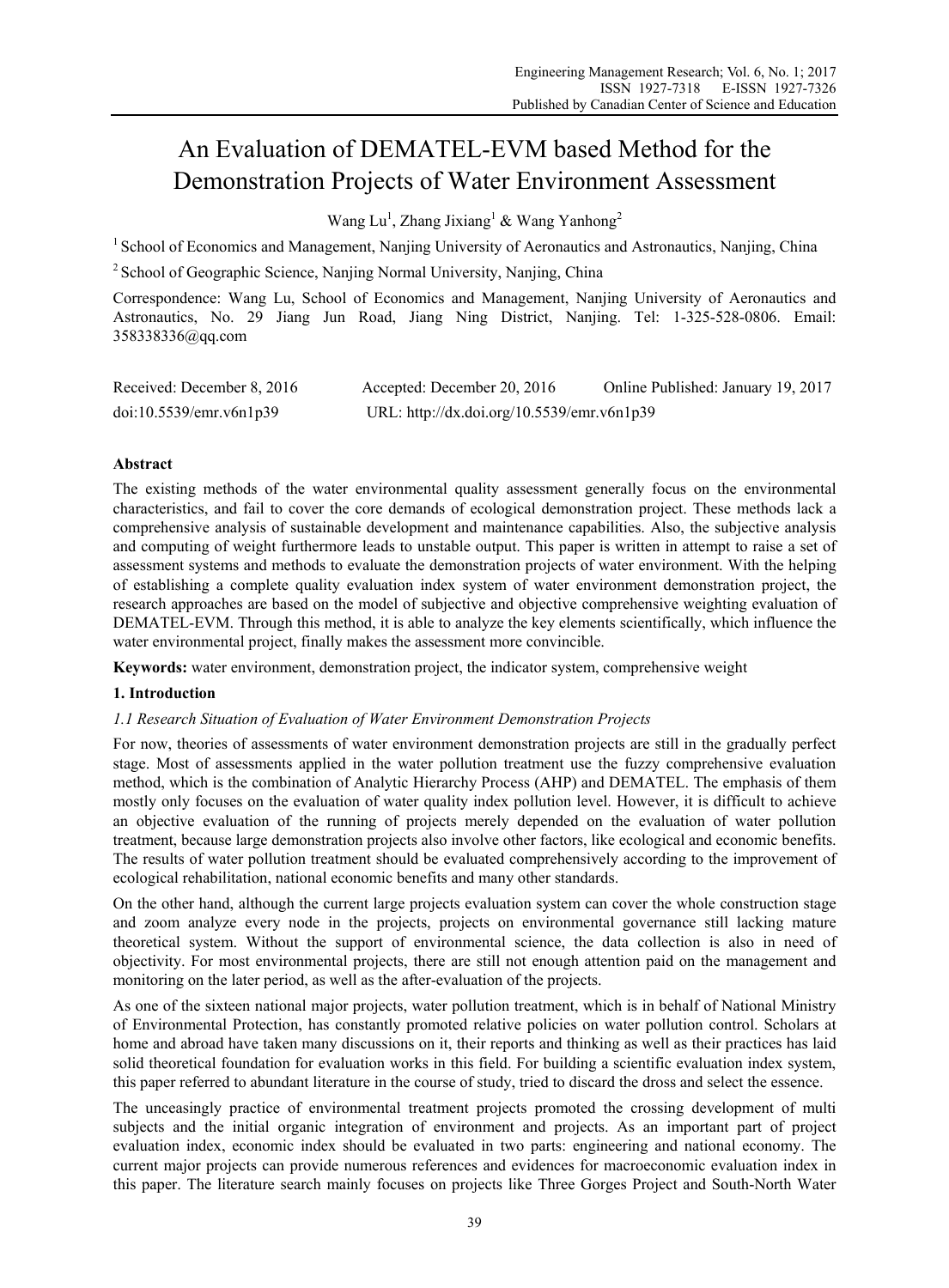Transfer Project. According to Cheng Hui (2015), Wang Bo (2009) et al., apart from engineering controls during the construction stage, many government-led major projects will highlight the quality assurance system and promote measures on quality management and test standards. Therefore, project evaluation from the perspective of management not only considers the construction, but also can provide suggestions for the later monitoring and maintenance.

## *1.2 Methods of Analyzing Model Based on DEMATE-EVM*

The research method applied in this paper is a combination of Decision Making Trial and Evaluation Laboratory (DEMATEL) and Entropy Value Method (EVM), which can analyze the evaluation index based on the objective and subjective weighting method. Then, policy makers' subjectivity could be lessened and their preference could be emphasized during the evaluation.

In order to deal with the logical relationships between different elements better, research normally would employ DEMATEL for complex systems. The central idea is to produce a synthetic matrix through construction and standardization of direct matrix, which can quantify the impact, cause and centrality between elements, finally to confirm the importance of every factor in the project.

The entropy of this research is information entropy, which means it takes in related concepts of information theory. Information entropy is used to measure the amount of information through the disordering level of numerical response. Its principle may summarize is: the smaller the entropy weight of one index, the smaller the disordering level of the system. In other words, the more information this index carries, the greater influence on decision making. As the distance between indexes gets longer, the influence on the evaluation will become bigger. When the distance is 0, the influence of this index on evaluation can often be ignored.

According to Zhou, Sun and Ren (2005), Meng and Hu (2009), entropy mainly uses data fluctuation of every index to calculate index balance. Therefore, this method is also can be applied in the disordering measurement of the system. Because of the complexity and variability of the water environment, project evaluation needs to collect correlation data in different periods or locations to analyze the rationality of the evaluation index. Given there is large amount of data could be involved in the evaluation system, the introduction of EVM is of practical meaning to the construction of comprehensive evaluation index system.

Here are the detailed steps needed to calculate index weight:

The first step is to build a quality evaluation index system for demonstration projects. Secondly, data should be summarized through expert estimation. Then, subjective weight should be given to first and second level index. Thirdly, to select time node and collect relevant second level index data according to different periods in the project from the lake buffer zone ecological construction projects. Last, to calculate the final combination weight based on the further treatment of second level index from the subjective and objective weights.

Targeted at subjective and objective weights, this paper applied formulas of sum of squares with minimum errors to find the best combination. Assume that  $w^*$  is the final combination weight,  $w^s$  is the subjective weight based on DEMEATEL and  $w<sup>t</sup>$  is the objective weight based on EVM. Through the liner combination of these three, the percentage of subjective weight can be defined as  $\beta$ , and objective weight percentage is  $(1 - \beta)$ , the linear relationship is:

$$
w_j^* = \beta w_j^s + (1 - \beta) w_j^t \tag{1}
$$

Since the object function is here, the sum of squares of deviations of subjective weight and combination weight, objective weight and combination weight can be taken as objects to calculate the minimal value:

$$
\min = \sum_{j=1}^{m} \left[ \left( w_j^* - w_j^* \right)^2 + \left( w_j^* - w_j^* \right)^2 \right] \tag{2}
$$

According to linear combination,  $\beta = 0.5$  can be derived, which is consistent with general conclusions,

therefore the combination weight of every index is:

$$
w_j^* = 0.5w_j^s + 0.5w_j^t
$$
 (3)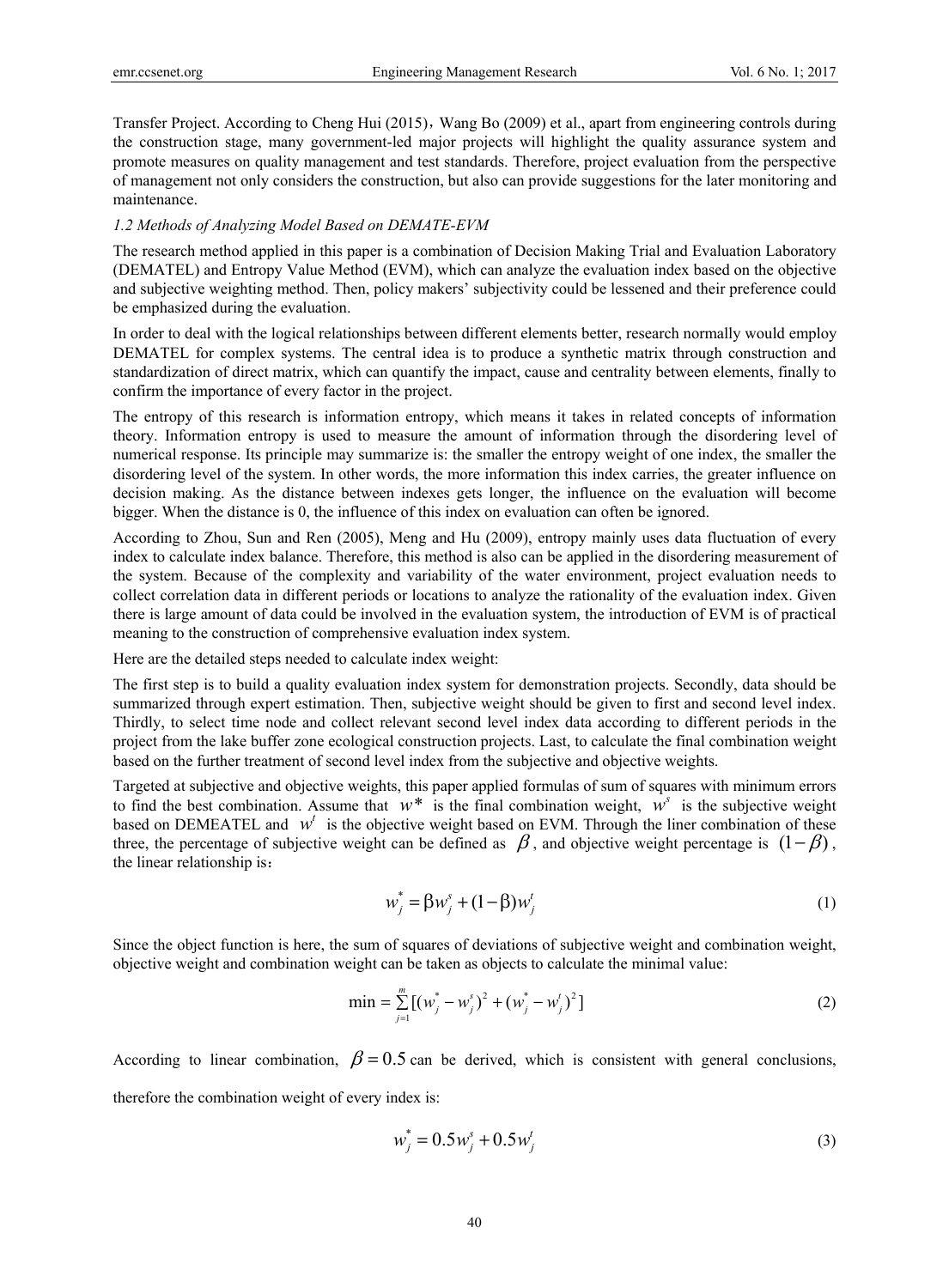## **2. Quality Evaluation Index System of Water Environment Demonstration Projects**

Water environment treatment project is a long-term, large-scare and multi-periods ecologic project. Therefore, the construction of evaluation index system is able to reflect the dynamic, comprehensive and hierarchical structure of the project. Together with evaluation theory of regional ecologic system, this paper can be divided in to four parts: ecological environment index, maintenance index, benefit index and sustainability index.

Benefit and sustainability index are used in ecological security evaluation and water pollution treatment demonstration projects and etc. Benefit index can directly reflect the period result of demonstration projects, while sustainability index can inspect the perspective endurance power of projects from social environment policy. On the other hand, ecological environment index can directly reflect the background, difficulty of the project and more or less the process of pollution treatment. Considering the change of time and space of regional water quality, the further adjustments should be improved according to the study of influence of project construction on regional water ecological environment. For this point, maintenance index therefore can be more important to the whole evaluation of completed projects.

The influence of second level index on regional water environment could be more detailed. In order to avoid the repetition and cross during the index construction, it is important to recognize the various but related factors.

Ecological environment index normally uses wetlands and lakes ecological evaluation theory for reference to select the factors of the highest frequency, such as diversity of phytoplankton, species abundance of benthos, sewage drainage standard and soil quality index. As for the detailed data collection, it is suggested to take GHZBI for reference to select TN, TP, PPC index to test.

Maintenance index is a reflection of the rationality of project, especially for the later maintenance for the promotion of public facilities, conclusion of resources; it will show difference in different projects or different periods of one project. And these differences are conducive for the application of this index in the linear and parallel comparison. Many current evaluation systems do not do targeted analysis on the later maintenance of project. However, many large projects, especially environment treatment projects, have shortcomings on the management. Therefore, maintenance evaluation is good for the maturity of the whole project construction, the improvement of qualities of participants and efficiency. The system construction in this paper collected and filtered a large amount of data, and believed that above factors and project participation mechanism is the best representation of maintenance evaluation index.

Benefit index is mainly used in reflecting regional economic social development. Public benefit of environment project means that the treatment of water environment can improve domestic living and promote the development of economic and social culture. This index is not only used in project and environment itself, but also the mutual influence between regional ecological and social environment. Therefore, factors included pollution reduction target, value added in agriculture and aquaculture should be put into evaluation. Most projects examine the economic benefits and calculate the data according to techno-economic analysis, while ecological projects tend to focus on social benefits for its particularity, to optimize regional environment, improve added value of travelling and show transcultural aesthetics.

For now, China's lakeside zones commonly are in recession. That is why most current ecological treatment projects are about lakeside water quality ecological system. With all that said, based on the analysis of the particularity of water environment ecological demonstration projects, the analysis of water environment evaluation should take account of system of ecological environment, public benefit of environment projects, maturity of index system and some other factors. It is important to follow the major five principles: systematicness, independence, science, flexibility and comparability. Initially build a quality evaluation system of water ecological demonstration system after referring widely to experts. See the caption for Figure 1.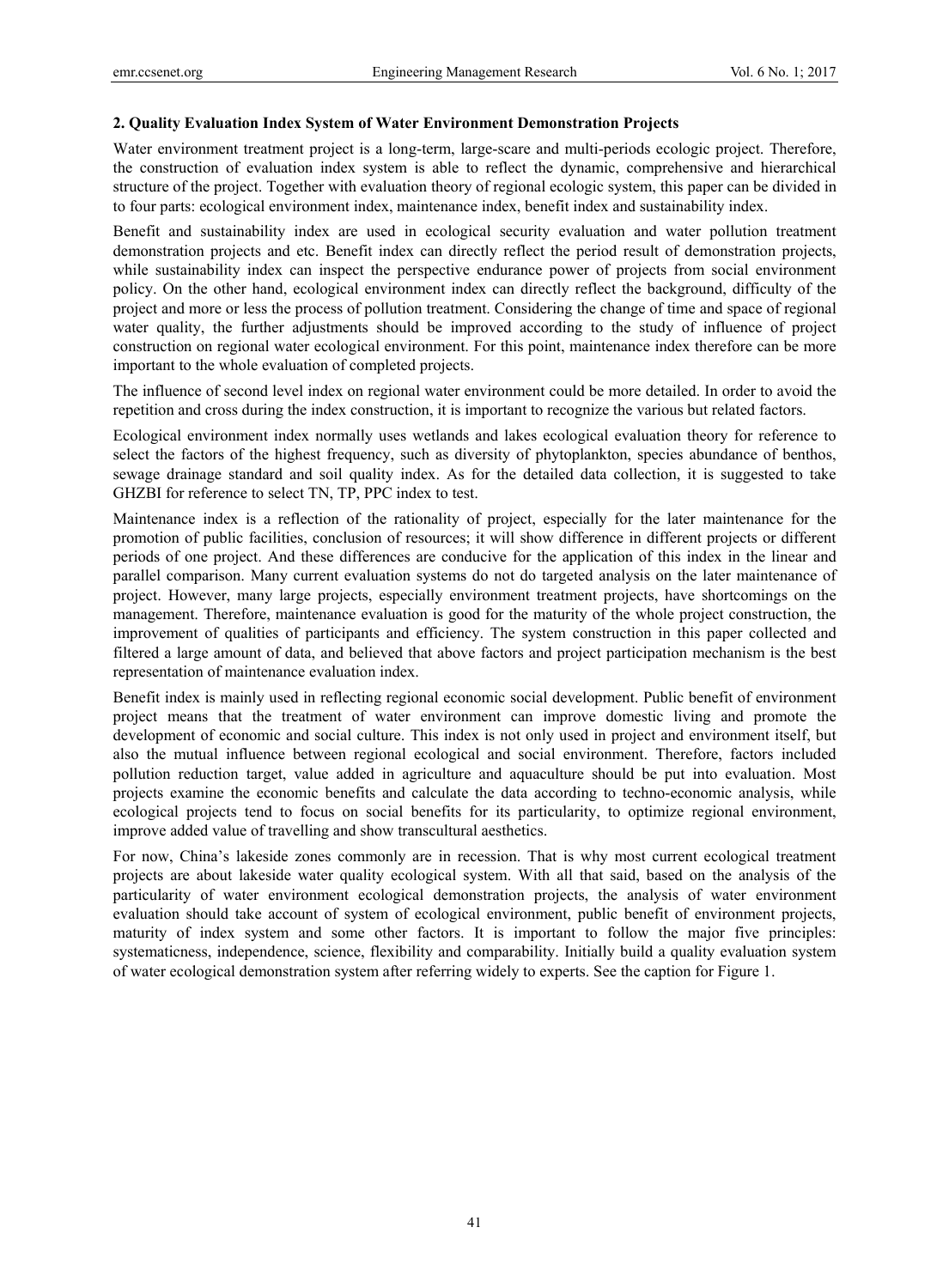

Figure 1. The evaluation index system of water environment demonstration project

## **3. Evaluation Index System Based on DEMATEL Method**

DEMATEL aims at finding out the correlation between factors in index system and collecting data through expert advice, questionnaires and rates. Then it can have a better judgment on the science of the system construction and the utility and rationality of index.

According to the definition of laboratory decision analysis, centrality and cause of every factor can be calculated through the combination of graph theory and matrix. Through the further analysis of the importance of this factor in system, the whole system can be analyzed. This method is involved in four calculated value: impact A, affected impact B, centrality M and cause R.

Impact A is the sum of elements in row, in the comprehensive influence matrix. The comprehensive influence value of this factor is:

$$
A_i = \sum_{j=1}^{n} Z_{ij} \qquad (1 \le i \le n, 1 \le j \le n)
$$
 (4)

Affected impact B is the sum of elements in column in the standardized direct influence matrix. The comprehensive influence value of this factor is:

$$
B_j = \sum_{i=1}^{n} Z_{ij} \qquad (1 \le i \le n, 1 \le j \le n)
$$
 (5)

Centrality M is the sum of elements in row and elements in column in the comprehensive influence matrix, which can reflect the importance of this factor in the whole system.

$$
M_i = A_i + B_i, \ i = 1, 2, \cdots, n
$$
 (6)

Cause R is the difference of elements in row and elements in column in the comprehensive influence matrix, which can reflect its influence on other factors.

$$
R_i = A_i - B_i, \ i = 1, 2, \cdots, n
$$
\n(7)

After that, the weight of element I can be obtained in the system.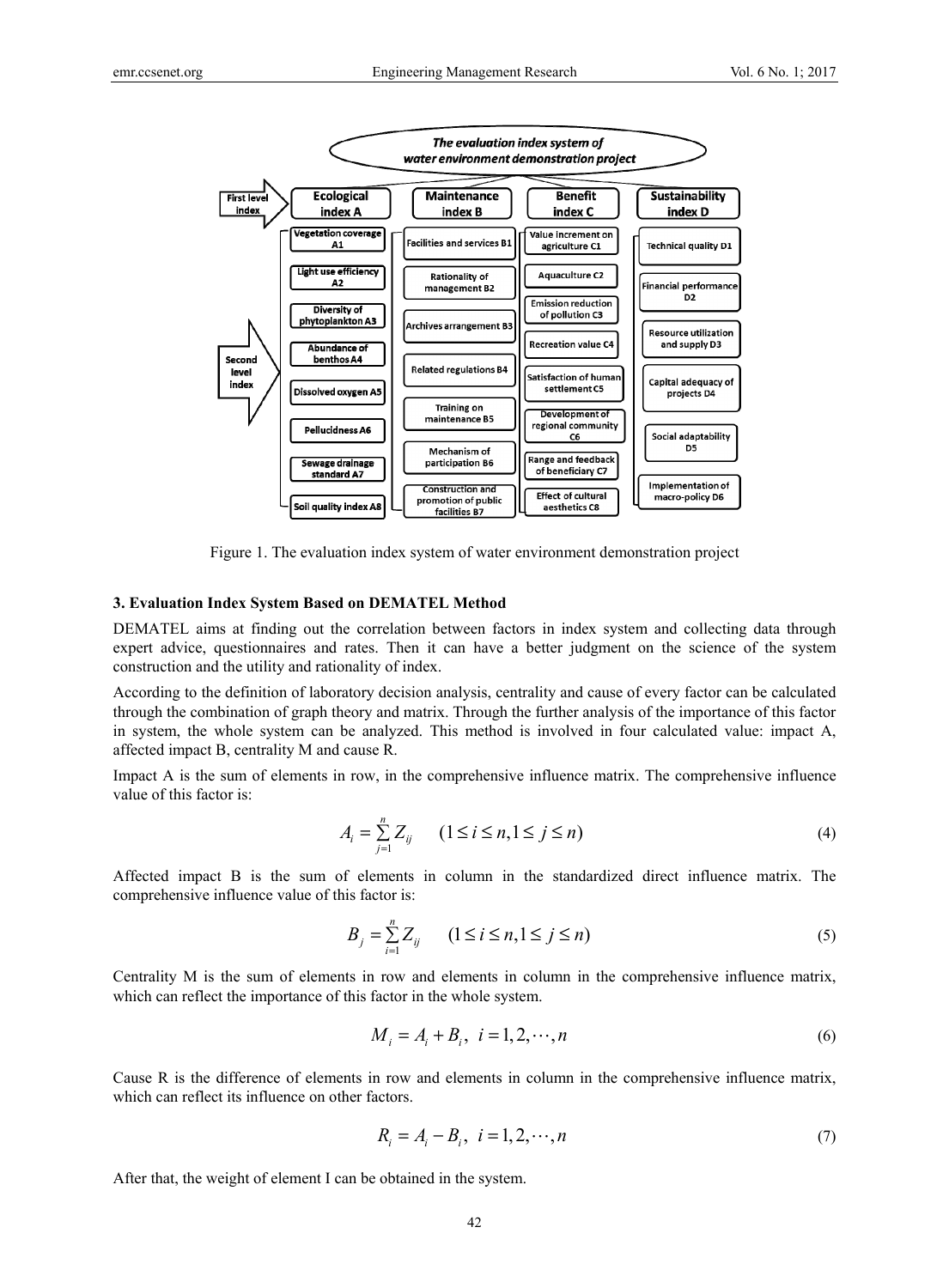In order to avoid the mistakes or difference caused by experts' subjectivity, it is suggested to use the five-level scale (0, 1, 2, 3, 4, 5) to rate the first and second factor of index. Through the application of MATLAB in calculation of the comprehensive influence matrix and the weighted average of many questionnaires, conclusions can be seen in the Table 1 and Table 2, 3, 4, 5. Based on four assay value, impact and importance between indexes can be judged.

Table 1. First class index comprehensive influence relation table

| Name of first level index |   | Impact A | Affected impact B | Centrality M | Cause R  |
|---------------------------|---|----------|-------------------|--------------|----------|
| Ecological index          | A | 4.3661   | 4.5441            | 8.9102       | $-0.178$ |
| Maintenance index         | в | 4.8019   | 4.7041            | 9.506        | 0.0979   |
| Benefit index             |   | 5.0715   | 4.7073            | 9.7788       | 0.3643   |
| Sustainability index      | D | 4.3555   | 4.6396            | 8.9952       | $-0.284$ |

Table 2. Second class of A index comprehensive influence relation table

| Name of second level index |                | Impact A | Affected impact B | Centrality M | Cause R    |
|----------------------------|----------------|----------|-------------------|--------------|------------|
| Vegetation coverage        | A <sub>1</sub> | 6.837433 | 6.5662            | 13.40367     | 0.2712     |
| Light use efficiency       | A <sub>2</sub> | 6.489167 | 6.612033          | 13.1012      | $-0.12287$ |
| Diversity of phytoplankton | A <sub>3</sub> | 7.6974   | 6.698967          | 14.3964      | 0.998467   |
| Abundance of benthos       | A <sub>4</sub> | 5.9782   | 6.5837            | 12.56187     | $-0.60553$ |
| Dissolved oxygen           | A5             | 8.058933 | 6.6804            | 14.73933     | 1.3785     |
| Pellucidness               | A6             | 8.105433 | 6.779767          | 14.8852      | 1.325667   |
| Sewage drainage standard   | A7             | 5.345867 | 6.391567          | 11.73743     | $-1.04567$ |
| Soil quality index         | A8             | 4.012933 | 6.212667          | 10.22567     | $-2.19973$ |

#### Table 3. Second class of B index comprehensive influence relation table

| Name of second level index                      |                | Impact A | Affected impact<br>B | Centrality M | Cause R   |
|-------------------------------------------------|----------------|----------|----------------------|--------------|-----------|
| Facilities and services                         | B1             | 6.060367 | 5.942567             | 12.00293     | 0.1178    |
| Rationality of management                       | B <sub>2</sub> | 7.915267 | 6.2366               | 14.1519      | 1.678667  |
| Archives arrangement                            | B <sub>3</sub> | 4.163533 | 5.809833             | 9.9734       | $-1.6463$ |
| Related regulations                             | B <sub>4</sub> | 6.3012   | 6.197467             | 12.49867     | 0.103733  |
| Training on maintenance                         | B <sub>5</sub> | 6.590733 | 6.287867             | 12.8786      | 0.3029    |
| Mechanism of participation                      | <b>B6</b>      | 6.411833 | 6.213567             | 12.6254      | 0.198267  |
| Construction and promotion of public facilities | B7             | 5.267767 | 6.022767             | 11.29053     | $-0.755$  |

# Table 4. Second class of C index comprehensive influence relation table

| Name of second level index      |                | Impact A | Affected impact B | Centrality M | Cause R    |
|---------------------------------|----------------|----------|-------------------|--------------|------------|
| Value increment on agriculture  | C1             | 5.174633 | 6.8411            | 12.01573     | $-1.6665$  |
| Aquaculture                     | C <sub>2</sub> | 6.4882   | 6.967633          | 13.45587     | $-0.47943$ |
| Emission reduction of pollution | C3             | 8.873    | 7.106133          | 15.97913     | .7669      |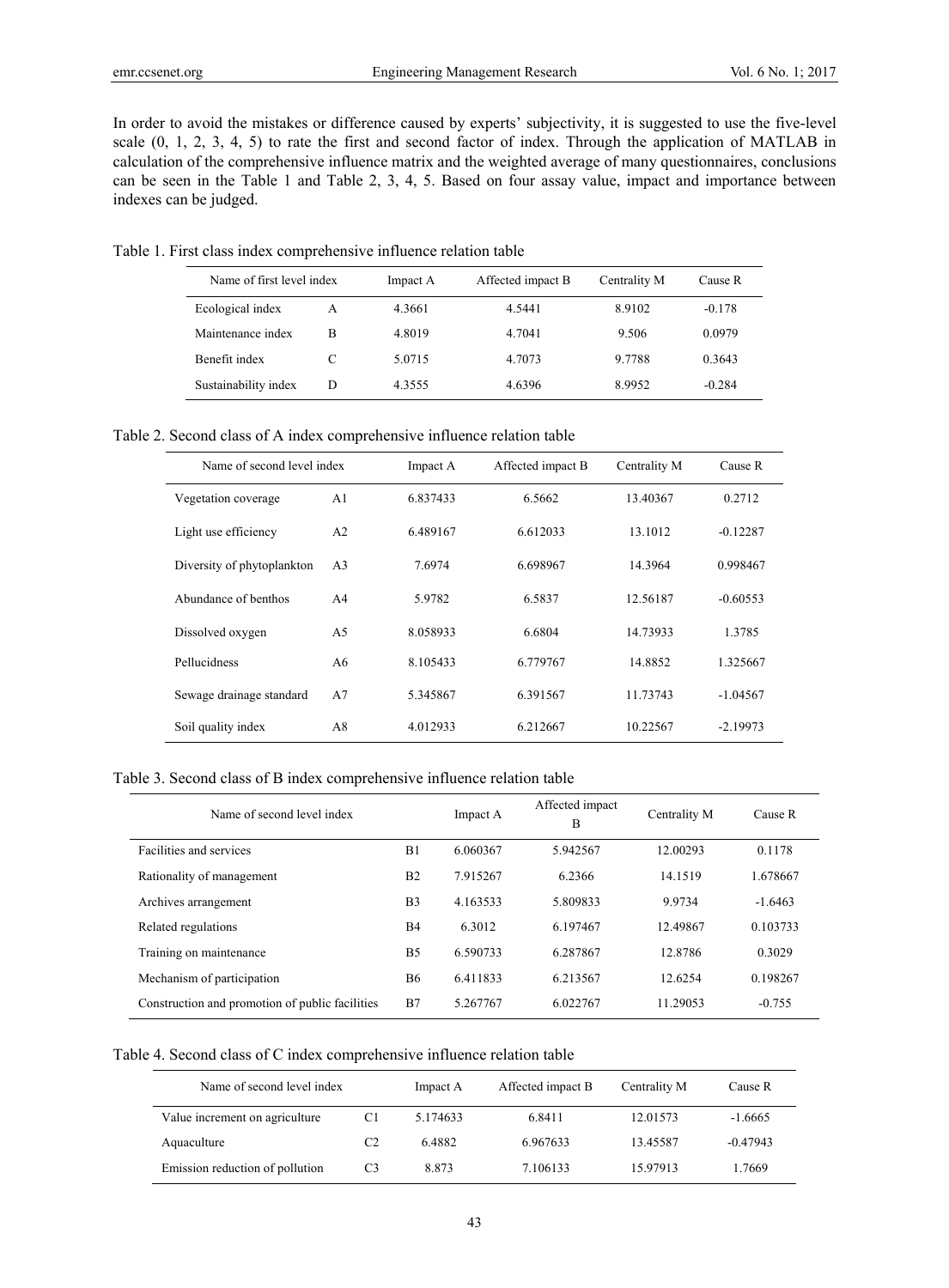| Recreation value                     | C4             | 6.8805   | 7.0718   | 13.9523  | $-0.1913$  |
|--------------------------------------|----------------|----------|----------|----------|------------|
| Satisfaction of human settlement     | C <sub>5</sub> | 7.415833 | 7.206433 | 14.62227 | 0.209467   |
| Development of regional<br>community | C <sub>6</sub> | 7.992633 | 7.2063   | 15.199   | 0.786333   |
| Range and feedback of beneficiary    | C7             | 7.7665   | 7.149867 | 14.91637 | 0.616633   |
| Effect of cultural aesthetics        | C8             | 5.9637   | 7.005867 | 12.96957 | $-1.04213$ |

#### Table 5. Second class of D index comprehensive influence relation table

| Name of second level index         |                | Impact A | Affected impact B |          | Cause R    |
|------------------------------------|----------------|----------|-------------------|----------|------------|
| Technical quality                  | D1             | 6.4311   | 5.8052            | 12.23623 | 0.6259     |
| Financial performance              | D2             | 5.6769   | 5.8483            | 11.5252  | $-0.1714$  |
| Resource utilization and<br>supply | D <sub>3</sub> | 5.988667 | 6.0168            | 12.00543 | $-0.02813$ |
| Capital adequacy of projects       | D <sub>4</sub> | 5.905867 | 6.0748            | 11.9806  | $-0.16893$ |
| Social adaptability                | D <sub>5</sub> | 4.765967 | 5.697             | 10.46293 | $-0.931$   |
| Implementation of<br>macro-policy  | D <sub>6</sub> | 6.555033 | 5.881467          | 12.4365  | 0.673567   |

From the impact, maintenance index and benefit index have great influence on other indexes. That is to say, apart from the attention needed to pay to the result of project, it is also very important for an environment demonstration project to pay attention to facilities and its construction of regulation management. Mature monitoring and maintenance measures can bring longer life to ecological environment treatment.

For ecological environment, the impact and affected impact of pellucidness index rank the first in different indexes of second level analysis system. That means, pellucidness has a high correlation with other factors in ecological environment. It is the best reflection of the water quality. Furthermore, the quality of water environment ecological system can be improved through the improvement of this data.

While for maintenance index, the rationality of set of management has the highest impact because maintenance and training works are very easy to be influenced by other indexes, which is consistent with the rationality of general benefit index. The local economic development has the most direct impact on the ecological environment. No matter is for pollution caused by human activities, or GDP's support to projects, they are all decided by this factor. Satisfaction of settlement while is the perfect choice for showing the quality of local ecological environment, and it also can be used in reflecting the result of public benefit of projects.

Among sustainability indexes, the national and local policies play the fundamental roles. Besides, the adequacy of running funding for project is the most direct standard for the sustainability of the whole project. Therefore, these two indexes rank the first in their evaluations, which is scientific for multi-questionnaires data gathering.

According to data, pellucidness, rationality of management, emission reduction of pollution and national or local policies respectively rank the first in different index's causes. That is to say, these four factors are in very central and have the highest correlation with other factors. In fact, emission reduction of pollution is not only related to the living quality of residents' economic social activities, but is also related to ecological system. It is an important dimension in linking economy, society and natural environment. The rationality of management is the foundation for the success of a project and the material guarantee for the later maintenance work. In other words, policy controlling from macro level and measure monitoring from the micro level are the most factors for an orderly process of engineering science. To build a good engineering environment, it is necessary to combine government's provisions on emission reduction of pollution and the significance attached to maintenance of projects.

According to the causes of every factor, as causes, vegetation coverage, rationality of management, emission reduction of pollution and pollution and national or local policies are the fundamental motivation for impacting the project; soil quality, archives arrangement, value increment on agriculture and financial performance as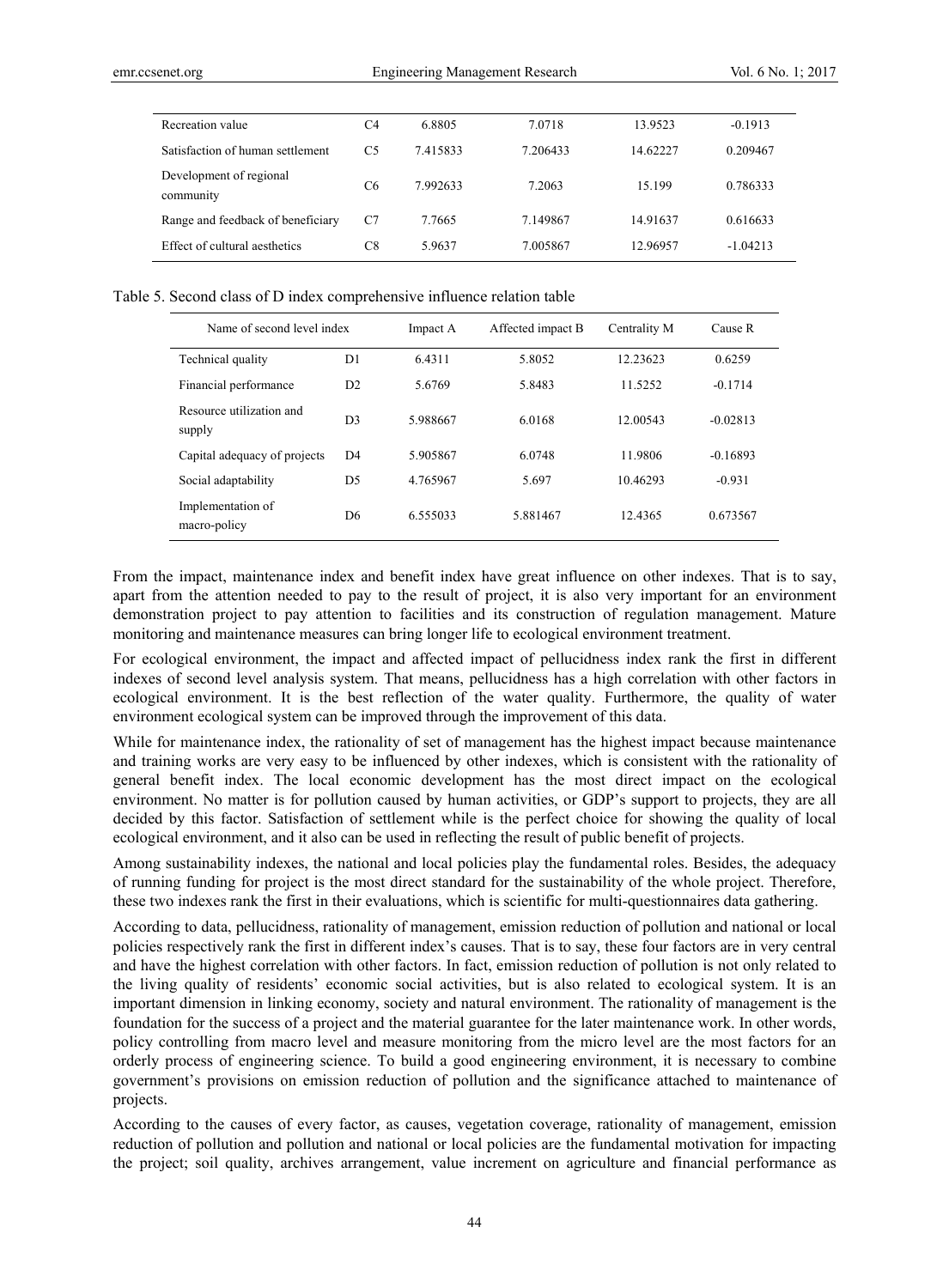results, have less influence on other factors. Thus, the improvement of cause factors can fundamentally improve the quality of water environment ecological system.

## **4. Water Environment Demonstration Project Evaluation Based on DEMATEL-EVM**

Entropy takes over the single valuedness and extremum property of thermodynamic entropy in the practical application, meanwhile it takes in information theory's concept on data process. According to data fluctuation of every index, to calculate the entropy and then obtain the entropy weight of every index. The basic concept of this method is assuming that there are "m" objects, and every evaluation object has "n" index. Through the construction of matrix to obtain the matrix H. The definition of entropy of every evaluation index is:

$$
P_j = -\left(\sum_{i=1}^m f_{ij} \ln f_{ij}\right) / \ln m \tag{8}
$$

In this formula,

$$
f_{ij} = (1 + h_{ij}) / \sum_{i=1}^{m} (1 + h_{ij})
$$
\n(9)

is the evaluation index "J" of the evaluation target "I". After the calculation of entropy weights of every index.

$$
W = (w_j)_{1 \times n}, w_j = (1 - P_j) / (n - \sum_{j=1}^n P_j)
$$
 (10)

The central concept of EVM is the utility value of targeted index information. The bigger the utility value is, the greater the impact of this index on the evaluation. EVM can not only calculate the index weight objectively, but also can filter indexes through the observation of the variation of index: when

$$
\sum_{j=1}^{n} w_j = 1 \tag{11}
$$

entropy value is 0, then is index is useless and can be deleted.

As one of China's five largest freshwater lakes in the Lower Yangtze Region, Taihu Lake also suffers from the water degradation and eutrophication. Because of the rapid development of drainage area economy, the ecological system of Taihu Lake has been damaged seriously, even been degenerated. Led by national policies, Taihu Lake becomes one the "Three Lakes" with special control.

The study and demonstration project of Zhu Shan Bay lakeside buffer ecological construction and function recovering technologies is the major technical project of national "the Twelfth Five-year". As the process of this project, the Zhu Shan Bay lakeside buffer demonstration project has achieved period success. The study data was selected from 2011 to 2014, which nicely fits national "the Twelfth Five-year" plan.

Based on the above index evaluation system, this paper employed DEMATEL-EVM to evaluate the performance of Taihu Lakeside buffer ecological demonstration project and analyze the science gender of construction of index system. Through taking the mode, mean method and Principal Component Analysis, the data collected from questionnaires can be summarized according to its own and targeted value's particularities. Meanwhile, MATLAB can be used to calculate the objective weights of every index. Combination weight can be obtained through the combination of two types of weight, according to

$$
w_j^* = 0.5w_j^s + 0.5w_j^t \tag{12}
$$

The result can been see as follows (Tables 6, 7, 8, 9):

Table 6. Class A index of subjective and objective weighting method weights

| Name of second level index |                | subjective weights | objective weights | Combination weights |
|----------------------------|----------------|--------------------|-------------------|---------------------|
| Vegetation coverage        | A1             | 0.129067           | 0.1231            | 0.126083            |
| Light use efficiency       | A <sub>2</sub> | 0.124633           | 0.1306            | 0.127617            |
| Diversity of phytoplankton | A <sub>3</sub> | 0.136467           | 0.1257            | 0.131083            |
| Abundance of benthos       | A4             | 0.118833           | 0.1237            | 0.121267            |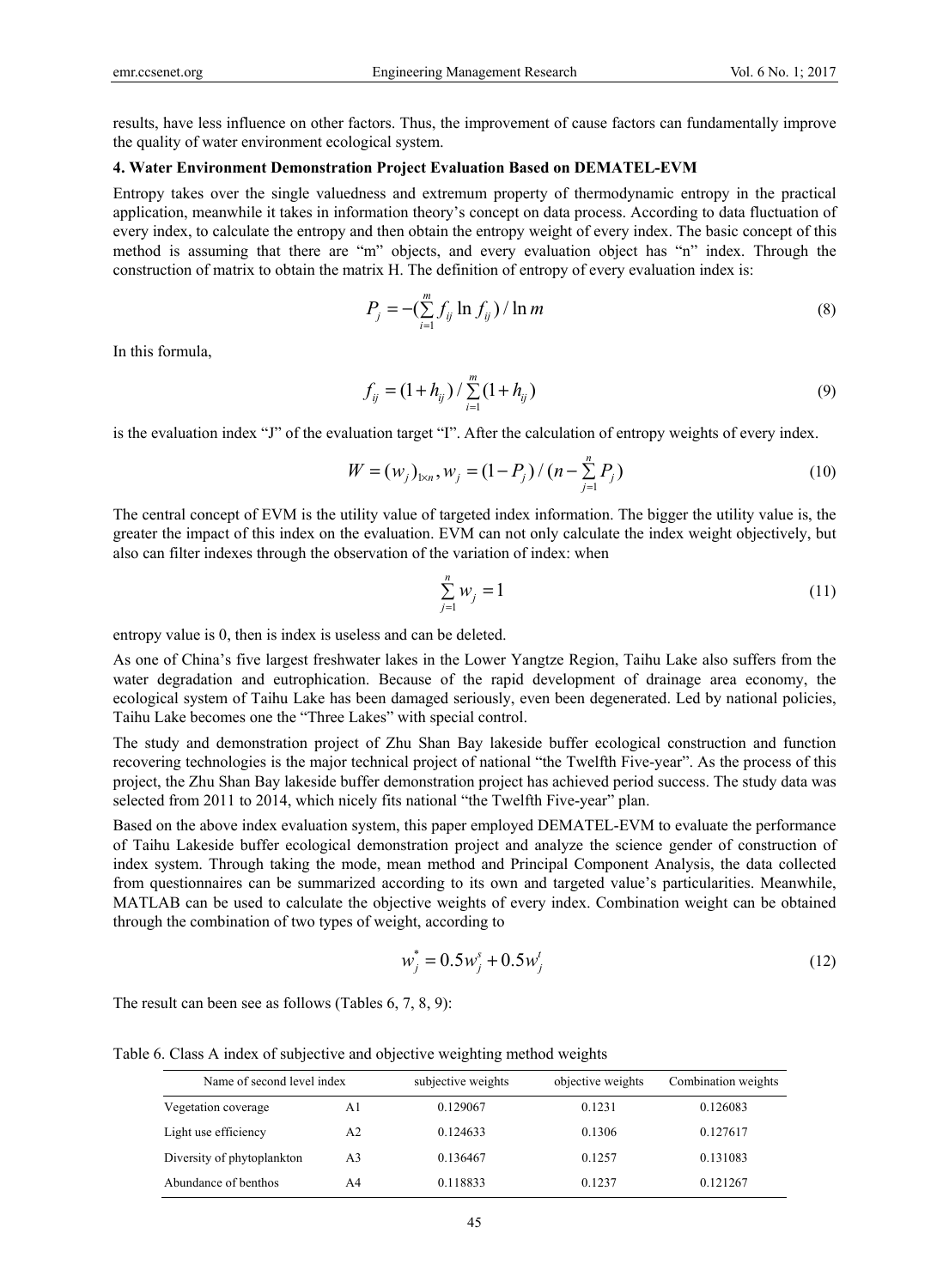| Dissolved oxygen         | A5 | 0.140467 | 0.1276 | 0.134033 |
|--------------------------|----|----------|--------|----------|
| Pellucidness             | А6 | 0.141433 | 0.1232 | 0.132317 |
| Sewage drainage standard | А7 | 0.111467 | 0.1231 | 0.117283 |
| Soil quality index       | Α8 | 0.0976   | 0.1231 | 0.11035  |

Table 7. Class B index of subjective and objective weighting method weights

| Name of second level index                         |                | subjective weights | objective weights | Combination weights |
|----------------------------------------------------|----------------|--------------------|-------------------|---------------------|
| Facilities and services                            | B1             | 0.138767           | 0.1582            | 0.148483            |
| Rationality of management                          | B <sub>2</sub> | 0.165733           | 0.1397            | 0.152717            |
| Archives arrangement                               | B <sub>3</sub> | 0.115933           | 0.1408            | 0.128367            |
| Related regulations                                | <b>B4</b>      | 0.146933           | 0.1392            | 0.143067            |
| Training on maintenance                            | B <sub>5</sub> | 0.1518             | 0.1381            | 0.14495             |
| Mechanism of participation                         | <b>B6</b>      | 0.148367           | 0.1384            | 0.143383            |
| Construction and promotion of public<br>facilities | B7             | 0.1325             | 0.1456            | 0.13905             |

Table 8. Class C index of subjective and objective weighting method weights

| Name of second level index           |                | subjective weights | objective weights | Combination weights |
|--------------------------------------|----------------|--------------------|-------------------|---------------------|
| Value increment on agriculture       | C <sub>1</sub> | 0.106267           | 0.1248            | 0.115533            |
| Aquaculture                          | C <sub>2</sub> | 0.1184             | 0.1259            | 0.12215             |
| Emission reduction of pollution      | C <sub>3</sub> | 0.142067           | 0.1256            | 0.133833            |
| Recreation value                     | C <sub>4</sub> | 0.123167           | 0.1255            | 0.124333            |
| Satisfaction of human settlement     | C <sub>5</sub> | 0.128367           | 0.124             | 0.126183            |
| Development of regional<br>community | C6             | 0.134567           | 0.1253            | 0.129933            |
| Range and feedback of<br>beneficiary | C7             | 0.131667           | 0.1246            | 0.128133            |
| Effect of cultural aesthetics        | C8             | 0.1155             | 0 1 2 4 4         | 0.11995             |

Table 9. Class D index of subjective and objective weighting method weights

| Name of second level index        |                | subjective weights | objective weights | Combination weights |
|-----------------------------------|----------------|--------------------|-------------------|---------------------|
| Technical quality                 | D1             | 0.173033           | 0.1638            | 0.168417            |
| Financial performance             | D2             | 0.162833           | 0.1634            | 0.163117            |
| Resource utilization and supply   | D <sub>3</sub> | 0.1699             | 0.1634            | 0.16665             |
| Capital adequacy of projects      | D <sub>4</sub> | 0.169867           | 0.1672            | 0.168533            |
| Social adaptability               | D <sub>5</sub> | 0.147633           | 0 1 6 4 4         | 0.156017            |
| Implementation of<br>macro-policy | D <sub>6</sub> | 0.176733           | 0.1778            | 0.177267            |

According to the combination weights, calculate the data that has been processed nondimensional. And then re-evaluate the normalized judgment matrix, obtain the comprehensive quality index of each year in ecological demonstration project of Zhu Shan Bay lakeside buffer, see Table 10.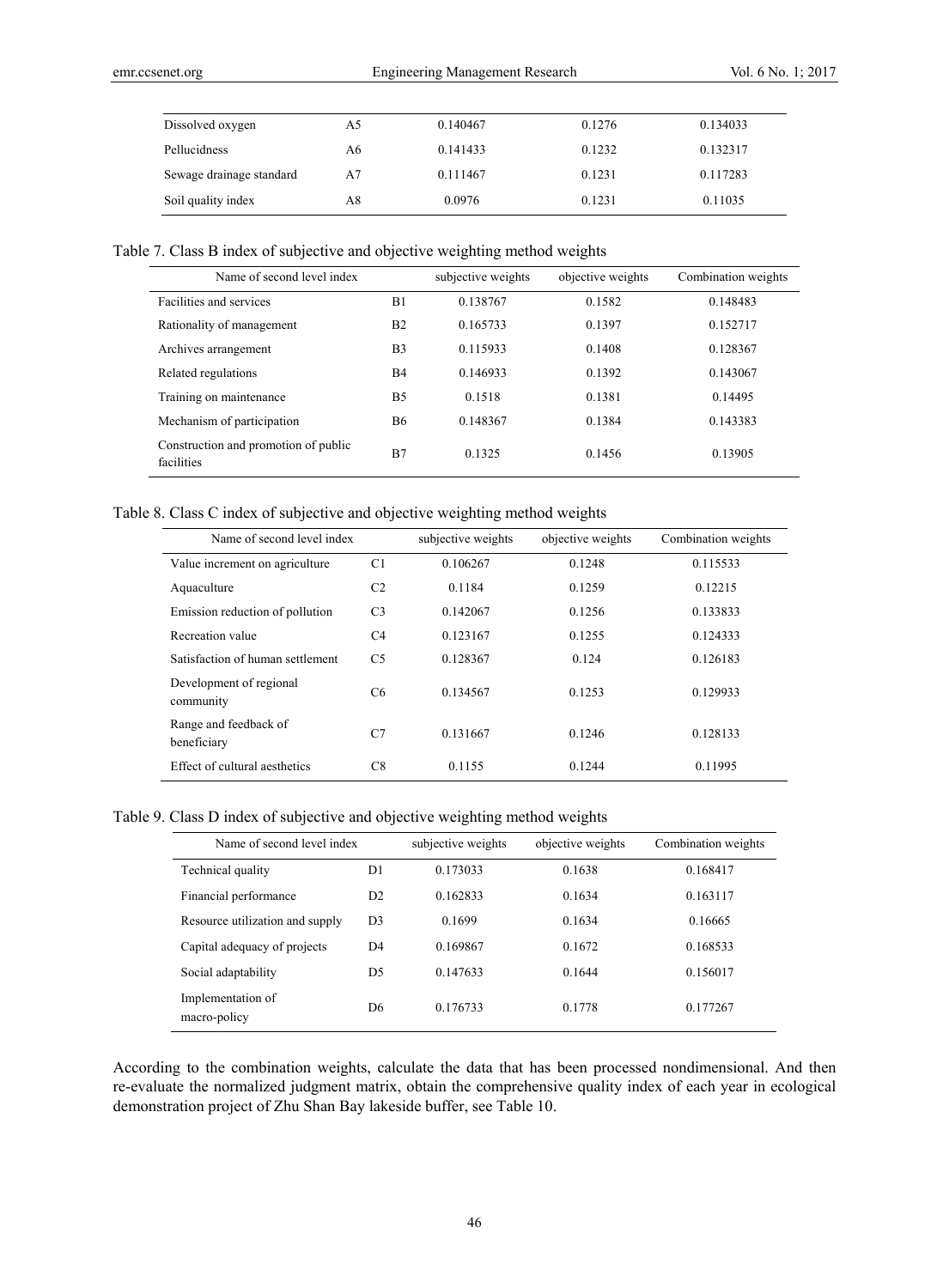| Name of first level index |   | 2011     | 2012     | 2013     | 2014     |
|---------------------------|---|----------|----------|----------|----------|
| Ecological index          | A | 0.454364 | 0.517426 | 0.498487 | 0.511022 |
| Maintenance index         | B | 0.450583 | 0.504972 | 0.487366 | 0.517287 |
| Benefit index             |   | 0.46571  | 0.476946 | 0.509835 | 0.537412 |
| Sustainability index      | D | 0.438669 | 0.487887 | 0.546755 | 0.501306 |
| sum                       |   | 1.809326 | 1.98723  | 2.042443 | 2.067028 |

|  |  |  |  | Table 10. The comprehensive quality evaluation index of Zhu Shan wan ecological demonstration project |  |
|--|--|--|--|-------------------------------------------------------------------------------------------------------|--|
|  |  |  |  |                                                                                                       |  |

The above tables show the gradual improvement of construction quality of this project within four years and the completion of the project are good as the process of construction. The scale effect and ecological benefit of the project are gradually becoming clear. With the guidance of national policies, the rating of project is also increasing. Small fluctuations happened to classification index mainly during 2012 to 2013, the period that ratings of ecological environment and maintenance indexes has decreased. The main reason is the influence of heavy rain in the first half of 2013 on the Jianghuai area on Taihu lake's ecological environment, which caused a decline of the diversity of phytoplankton and other indexes. Furthermore, southern area of Jiangsu has less rain and more droughts, which also has a negative impact on the local economy development. On the other hand, in 2013, government paid more attention on the environment treatment, especially on water projects. Jiangsu invested 18 billion on water environment treatment to make sure the improvement of sustainability index.

Overall, maintenance index has the biggest fluctuation among all, which proves the conclusion from DEMATEL analysis. For a better performance of project and improvement of benefits, it is important to pay attention to maintenance work and form a scientific monitoring system of project. Furthermore, it also can effectively predict the potential risk and changes then strengthen the sustainability of the project.

Affected by the industrial pollution and non-standard emission of sewage, even the water quality test reports from 2012-2014 can still reflect the quality of Taihu Lake to some degrees. According to Taihu Lake Monthly, Water Bulletin and annals, the treatment of Zhushan Bay lakeside buffer can have the opposite effect on the water quality of Taihu Lake every year on different levels. Therefore, the evaluation of this paper is not only targeted at Zhushan Bay project, but also at reflecting the treatment of Taihu Lake.

Taihu Lake is located at the Yangtze River delta, which straddles Jiangsu and Zhejing two provinces. As one of the most important national grain production base, Jiangsu's agricultural land produces a lot of fertilizer and pesticide pollution, which is an important reason of water pollution. Therefore, it is very necessary to launch education and legal supervisor to countryside. In addition, ecological agriculture and bio-control of pests should be advocated. For the sewage emission monitoring work, it should focus on the key section. Meanwhile, in order to minimize the dispersion of sewage and maximize the efficiency of pollution treatment, forewarning and emergency system shall be established in the case of emergency. From macro policies, it is suggested to strengthen the supervision and law enforcement to people living around project area. Behaviors like putting out fishing nets privately, reclaiming breeding, abuse of water plants and so on should prohibited to maintain the stability of ecological environment.

## **5. Conclusion**

The result of the methods used in this paper is consistent with the development of Taihu Lake demonstration project. The evaluation can reflect the result and shortcomings of the running of the project, which means the application of DEMATEL-EVM has some certain operability on lakeside buffer ecological project and the result is reliable and practical.

Meanwhile, this method can not only be used in evaluation of different periods of lakeside buffer ecological project, but also can be used in study of different water environment demonstration projects in different areas, which provides basis for the sustainable development and management of the project.

China owns many lakes and rivers, providing important shelters for various aquatic animals and plants. Influenced by environmental issues, water environment treatments obtained great achievements in 20 years led by national policies. Evaluation system is developing more and more professional and the study of water majors is becoming more and more detailed and comprehensive. However, there is still a lot of space for improvement in China's study of water environmental ecological quality evaluation of demonstrated projects because of the lack of a unitized norm.